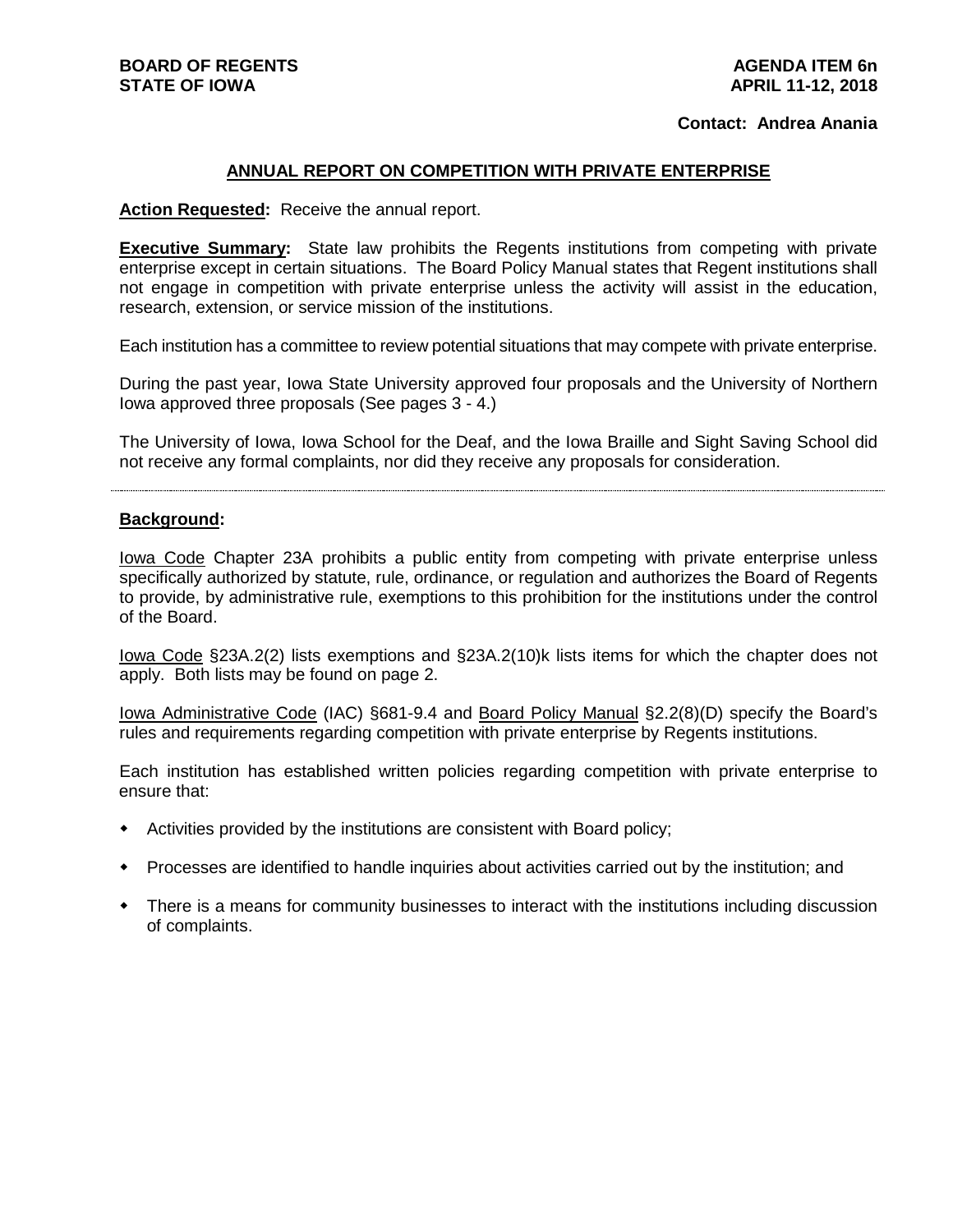# **Exemptions from Competition with Private Enterprise**

| <b>Iowa Code</b><br>§23A.2(2)   | The state Board of Regents or a school corporation may, by rule, provide for<br>exemption from the application of this chapter for any of the following:                  |                                                                                                                                                                                    |
|---------------------------------|---------------------------------------------------------------------------------------------------------------------------------------------------------------------------|------------------------------------------------------------------------------------------------------------------------------------------------------------------------------------|
|                                 | a.                                                                                                                                                                        | Goods and services that are directly and reasonably related to the educational<br>mission of an institution or school.                                                             |
|                                 | b.                                                                                                                                                                        | Goods and services offered only to students, employees, or guests of the<br>institution or school and which cannot be provided by private enterprise at the<br>same or lower cost. |
|                                 | C.                                                                                                                                                                        | Use of vehicles owned by the institution or school for charter trips offered to<br>the public, or to full, part-time, or temporary students.                                       |
|                                 | d.                                                                                                                                                                        | Durable medical equipment or devices sold or leased for use off premises of<br>an institution, school, or University of Iowa Hospitals or Clinics.                                 |
|                                 | е.                                                                                                                                                                        | Goods or services which are not otherwise available in the quantity or quality<br>required by the institution or school.                                                           |
|                                 | f.                                                                                                                                                                        | Telecommunications other than radio or television stations.                                                                                                                        |
|                                 | g.                                                                                                                                                                        | Sponsoring or providing facilities for fitness and recreation.                                                                                                                     |
|                                 | h.                                                                                                                                                                        | Food service and sales.                                                                                                                                                            |
|                                 | i.                                                                                                                                                                        | Sale of books, records, tapes, software, educational equipment, and supplies.                                                                                                      |
| <b>Iowa Code</b><br>§23A.2(10)k | This chapter does not apply to the following on-campus activities of an institution<br>or school under the control of the state Board of Regents or a school corporation: |                                                                                                                                                                                    |
|                                 | (1)                                                                                                                                                                       | Residence halls.                                                                                                                                                                   |
|                                 | (2)                                                                                                                                                                       | Student transportation, except as specifically listed in §23A.2(2)(c).                                                                                                             |
|                                 | (3)                                                                                                                                                                       | Overnight accommodations for participants in programs of the institution or<br>school, visitors to the institution or school, parents, and alumni.                                 |
|                                 | (4)                                                                                                                                                                       | Sponsoring or providing facilities for cultural and athletic events.                                                                                                               |
|                                 | (5)                                                                                                                                                                       | Items displaying the emblem, mascot, or logo of the institution or school, or<br>that otherwise promote the identity of the institution or school and its<br>programs.             |
|                                 |                                                                                                                                                                           | (6) Souvenirs and programs relating to events sponsored by or at the institution<br>or school.                                                                                     |
|                                 | (7)                                                                                                                                                                       | Radio and television stations.                                                                                                                                                     |
|                                 | (8)                                                                                                                                                                       | Services to patients and visitors at the University of Iowa Hospitals and<br>Clinics, except as specifically listed in §23A.2(2)(d).                                               |
|                                 | (9)                                                                                                                                                                       | Goods, products, or professional services which are produced, created, or<br>sold incidental to the schools' teaching, research, and extension missions.                           |
|                                 |                                                                                                                                                                           | (10) Services to the public at the Iowa State University College of Veterinary<br>Medicine.                                                                                        |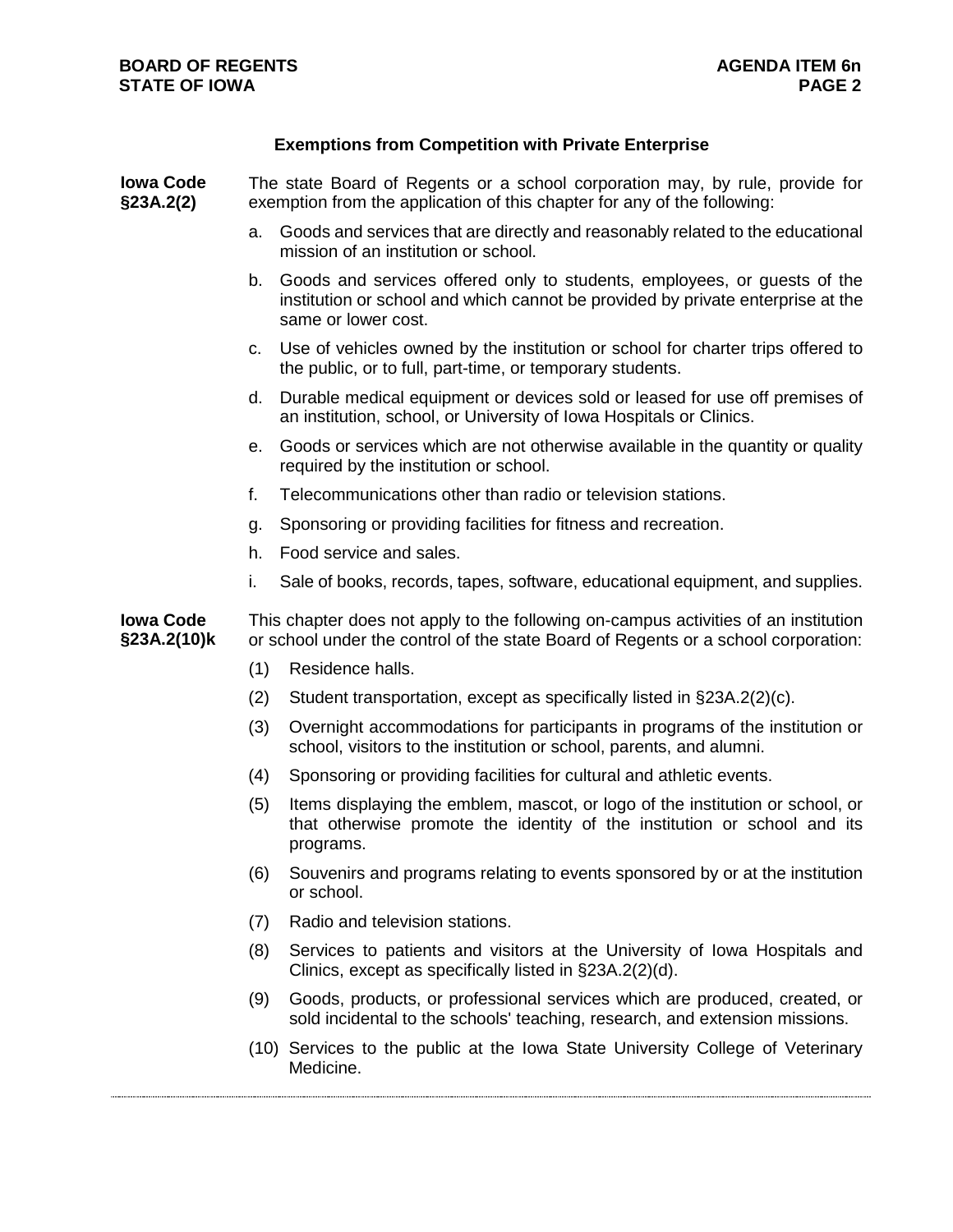# **Analysis:**

# **IOWA STATE UNIVERSITY**

## HOP CONE QUALITY TESTING

The Department of Horticulture developed a procedure to test alpha and beta acids to determine hop cone maturity (harvest package) and cone quality (cone quality package). This service serves as a way to interact with the emerging Iowa hop industry by providing them with one-stop access to reliable and timely information. Currently, Iowa hop growers send their samples to the Pacific Northwest to determine harvest time and cone quality. All hop growers have to have alpha and beta acids tested and listed on their product.

The Competition with Private Sector Review Committee (Committee) concluded that this service is not readily available in Iowa or the Midwest and is part of the institution's public service and outreach activities by providing an efficient and timely service to an emerging industry in Iowa. The request was approved.

### SCID (SEVERE COMBINED IMMUNE DEFICIENT) PIG SALES

The Department of Animal Science has developed facilities and a technology to produce domestic pigs that are unique because they do not have a functioning immune system and, therefore, cannot reject human cells. Because of their uniqueness, several universities and companies expressed interest in acquiring these pigs for use in their own biomedical research to test human cell therapeutics.

The Committee reviewed this request and concluded the pigs are not available anywhere on a regional or national level. At this stage of development, and while the NIH grant that funded the research leading to this technology is open, the proceeds from the sales will go back into the NIH account as project income. After the grant closes, the proceeds from the sales will go into an account to continue covering the cost of producing the pigs. This activity is an integral part of the institution's research, and the activity is not available from any other source. The request was approved.

#### AG ED WORKSHOP

The College of Agriculture developed a workshop titled 'Stihl Two-stroke Engines Workshop'. This workshop offers a general introduction to two-stroke engines, including the theory of operation, operating systems, maintenance, troubleshooting, failure analysis, and safety. Successful completion of this workshop entitles Industrial Education teacher participants to one license-renewal credit or up to three graduate credits in the form of the AGEDS 590B course.

The Committee concluded this offering does not compete with the private sector, is consistent with Ag Ed's mission, is an integral part of the institution's educational and public service function and activity, and serves to further the outreach opportunities of the College of Agriculture. The request was approved.

## WEAR TESTING OF MATERIALS

The Department of Mechanical Engineering has two highly specialized pieces of equipment: a TA Instruments Dynamic Mechanical Analyzer and an Rtec Instruments Multi-Axis Tribometer. Both of these instruments are used to wear-test, especially bio-based polymers and bio-derived materials. Both services entail acquiring sample materials from industrial clients and affixing these samples to the instrument(s), or running a battery of standard or customer-defined tests, for which data is collected and reported to the client.

The Committee concluded that these highly specialized services are not available in Iowa or regionally on a fee-for-service basis (and only in a limited market nationally.) The rates were reviewed and sales of the services, which are expected to be small, were approved.